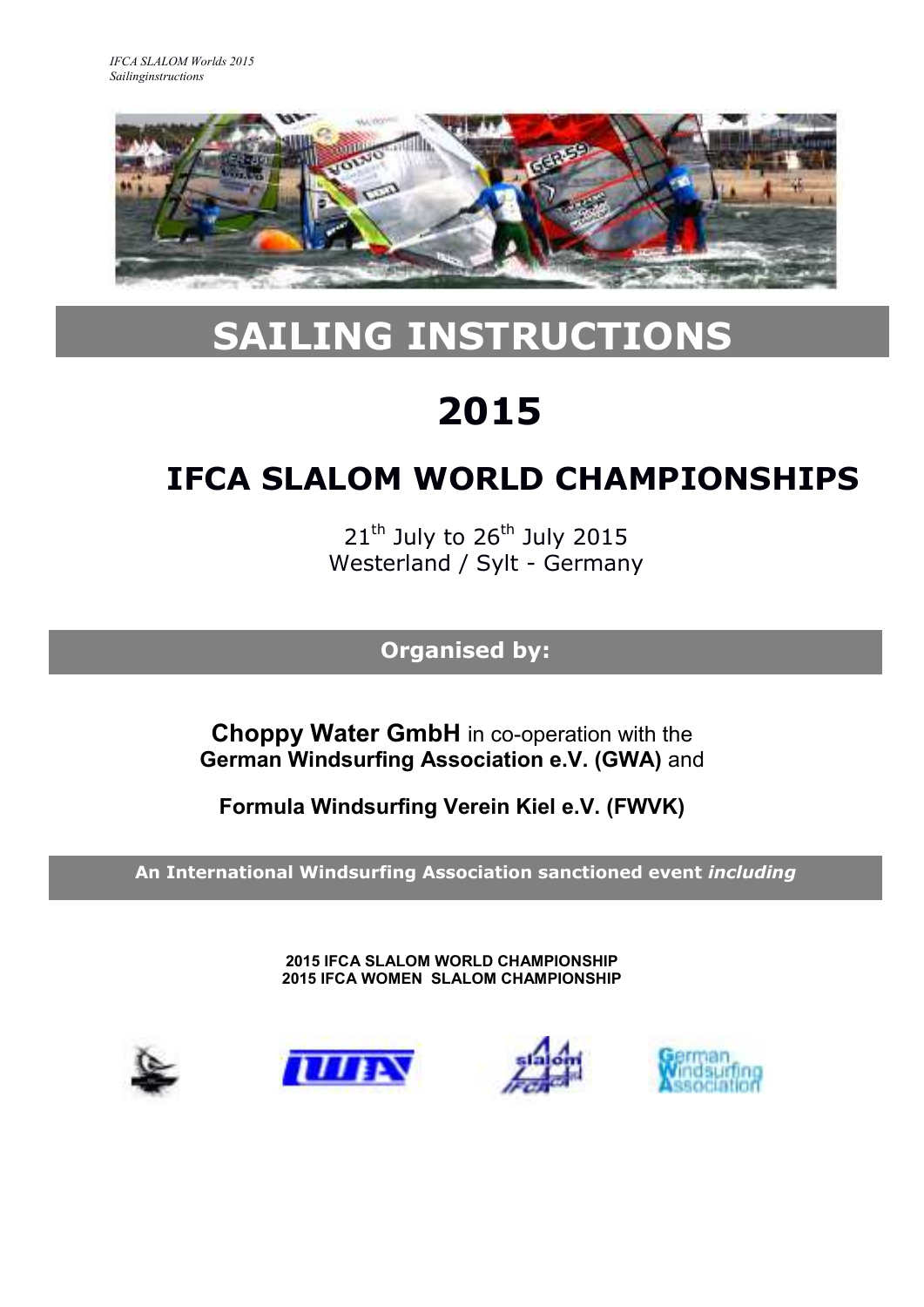*[DP] denotes a rule for which the penalty is at the discretion of the Jury. [NP] denotes a rule which cannot be protested by a competitor.*

# **1. Rules**

- 1.1. The event will be governed by the rules as defined in the Racing Rules of Sailing including Appendix B of these sailing instructions.
- 1.2. The International Funboard Class Association (IFCA) Championship Rules shall apply.
- 1.3. No national prescriptions will apply.
- 1.4. In case of a discrepancy within the rules, these Sailing Instructions will take precedence.
- 1.5. If there is a conflict between languages, the English text will prevail.
- 1.6. All the changes to the rules are in appendix B of these sailing instructions.

# **2. Notice to Competitors**

2.1. Notices to competitors will be posted on the Official Notice Board (ONB) located on the beach in front of the competitor equipment area.

# **3. Changes to Sailing Instruction**

- 3.1. Any change to the SI will be posted at least 30 minutes before the starting time of the race or races concerned.
- 3.2. If oral instructions or changes to the sailing instructions will be given, the flag ICF "L" **shall be shown at least 5 minutes before the instructions or changes.**" Sufficient effort has to be made to inform all the competitors involved.

## **4. Signals Made Ashore**

- 4.1. Signals made ashore will be displayed on the Official Flag Poles located on the beach in front of the competitor equipment area.
- 4.2. When flag AP  $\blacksquare$  is displayed ashore, 1 minute is replaced with "not less than 15 minutes". This changes RRS (race signals).
- 4.3. When flag Y is displayed ashore, rule 40 applies at all times while afloat. This changes the Part 4 preamble.
- 4.4. Changes affecting the schedule of the next day's racing shall be posted
	- within the protest time limit or
	- before  $AP \rightharpoonup$  over  $A \rightharpoonup$  is displayed
	- whichever is later.
- 4.5. If no division flags are shown the signals will apply to all divisions

# **5. Schedule of Races and Official Briefings**

- 5.1. The daily skippers meeting will be held at 60 minutes before the first possible warning signal.
- 5.2. The time of the first possible Warning Signal will be at 10:00
- 5.3. The daily race schedule will be posted on the Official Notice board at least 30 minutes before the first start.
- 5.4. The schedule is subject to alteration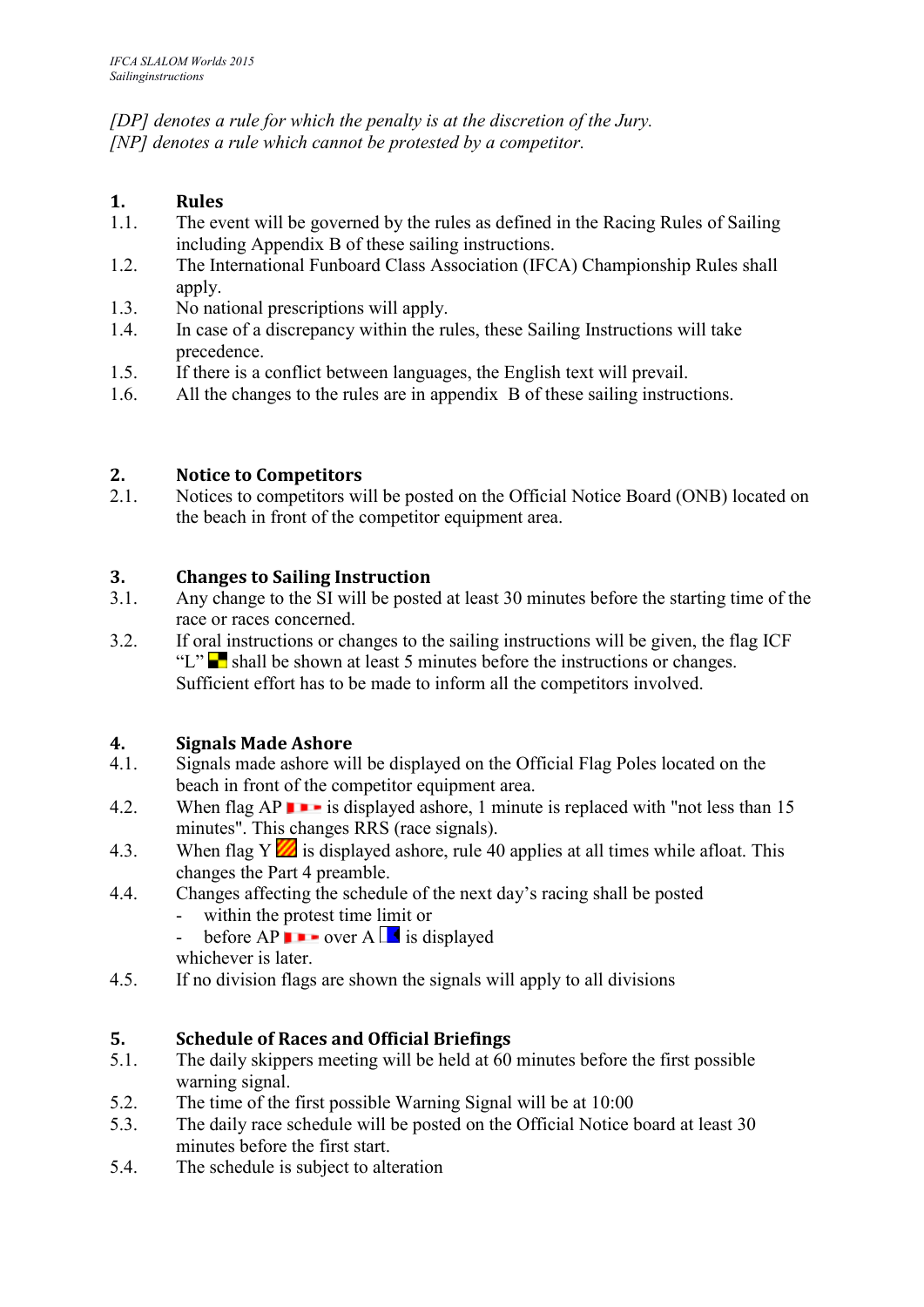- 5.5. At the discretion of the Race Committee, races may be rescheduled.
- 5.6. To alert boats that an elimination or sequence of eliminations will begin soon, the orange starting line flag will be displayed at least five minutes before a warning signal is made on the Race Committee Signal Boat on the windward end of the starting line with one sound
- 5.7. There will be a maximum of 4 eliminations per day except for the divisions that sail in single fleets.
- 5.8. The numbering of the eliminations shall be in order of sailing

## **6. Class Flags**

6.1. Class flags will be:



# **7. Racing area [DP] [NP]**

- 7.1. The racing area will be as illustrated on the ONB as an area extending 75 metre beyond the course including the finishing line and their extensions, in which a board normally sails while racing and 300 metre below the starting line. See appendix A of these Sis.
- **7.2.** Boards not racing shall avoid the racing area.

#### **8. Courses**

The courses will be as illustrated on the ONB. The course diagram (not to scale) will be posted on the ONB at least 30 minutes before the start. Courses will be as prescribed in the IFWC & IFCA Championship Rules or variations of it.

#### **9. Marks**

- 9.1. The Course Marks will be orange cylindrical buoys.
- 9.2. The Starting marks will be the flagpole with the orange flag on the Race Committee Signal Boat and a yellow cylindrical buoy.
- 9.3. The Finishing marks will be the flagpole with the blue flag on the Race Committee Finishing vessel or ashore and an orange cylindrical buoy.

## **10. Areas that are Obstructions [DP] [NP]**

10.1. The following areas are designated as obstructions: - Jetties are marked with a yellow cross at the beach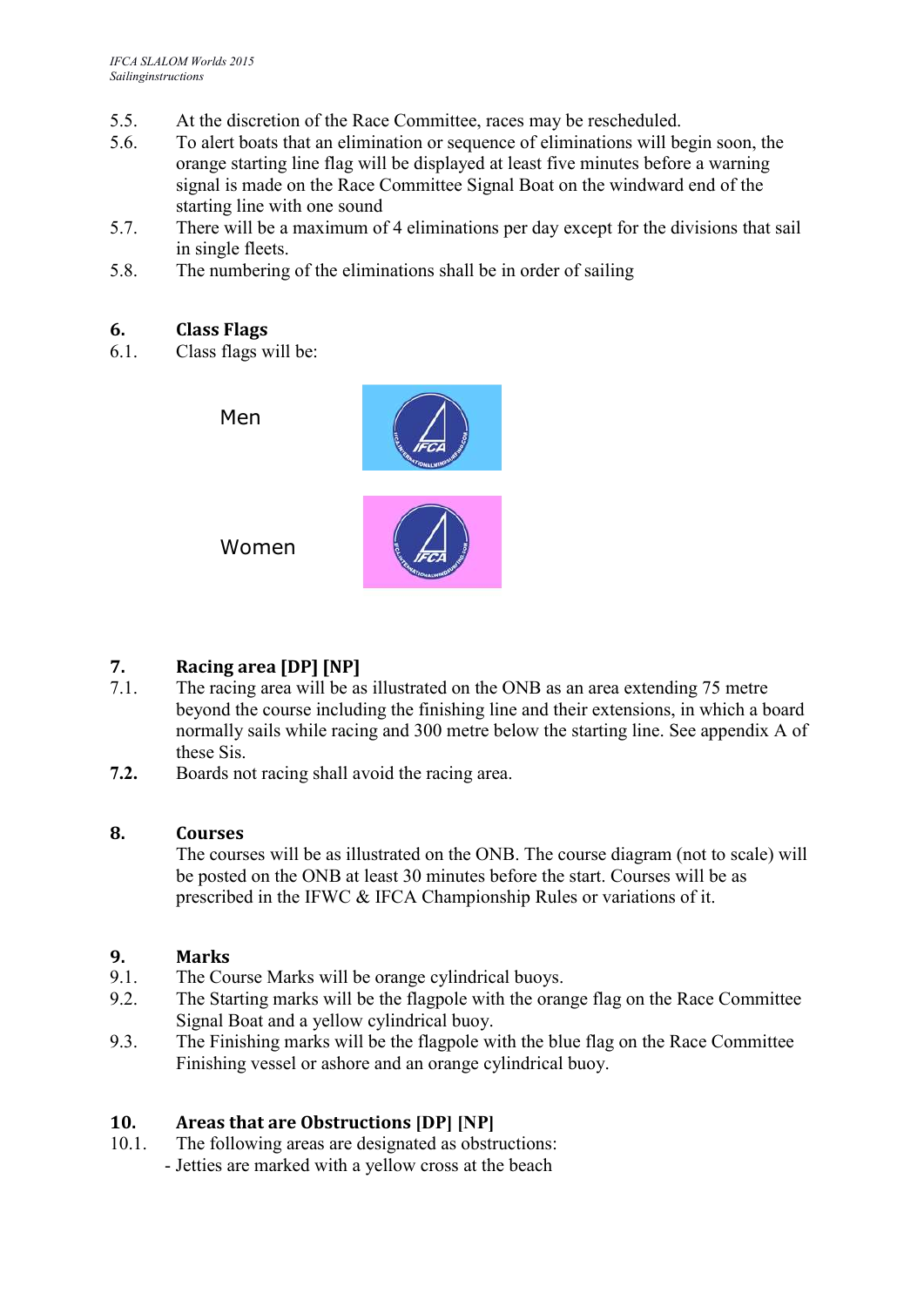## **11. Starting**

- 11.1. The starting line shall be illustrated on the course diagram
- 11.2. Slalom on water start; according to the IFCA Championship rules 6.1
- 11.3. Slalom beach start; according to the IFCA Championship rules 6.2
- 11.4. The starting signals will be shown from the Race Committee Signal Boat on the windward end of the starting line, seen in the direction of the first mark or from a flagpole windward of the starting line in case of a beach start.
- 11.5. Competitors whose warning signal has not been made shall avoid the starting area during the starting sequence for other races.
- 11.6. Boards failing to start within 2 minutes after her starting signal will be scored Did Not Start without a hearing. This changes RRS 35, A4 and A5
- 11.7. A repetitive sound signals will be given when flag "1st substitute"  $\geq$  (general recall) is displayed. This changes RRS Race Signals

## **12. Recalls**

- 12.1. Slalom general recalls will be signalled:
	- $\Box$  In the first 2 rounds and the C and D- Finals in accordance with RRS 30.3, without displaying the black flag. The "X"  $\blacksquare$  flag will be displayed at the finish vessel to inform the competitors there are one or more recalls in that heat. This modifies RRS 30.3.
	- $\Box$  The A- and B-finals and the semi-finals in accordance with RRS B10-29

## **13. Finish [DP] [NP]**

- 13.1. The finishing line shall be illustrated on the course diagram.
- 13.2. All boards that have finished shall keep clear of competitors still racing and the finish line and shall leave the racing area as soon as reasonably possible.

## **14. Time limits**

- 14.1. The start time limit is 2 minutes after a valid start in the concerning heat.
- 14.2. Boards failing to finish within 5 minutes after the first board in her class sails the course and finishes will be scored Did Not Finish (DNF) without a hearing. This changes RRS 35, A4 and A5.

## **15. Protest Committee & Protests**

- 15.1. An international jury (jury) will handle the slalom protests in accordance to RRS B10-63.
- 15.2. Protest Committee hearings can be held with one or two protest committee members.
- 15.3. Protests and requests for redress shall be made orally to a member of the jury as soon as reasonably possible following the race. The protest committee shall take evidence in any way it considers appropriate and may communicate its decision orally. RRS B10-63.6
- 15.4. The protestor shall make every reasonably effort to bring the protestee to the jury
- 15.5. The location of the protest committee on the beach near competitor area will be signalled by a white flag marked "Jury".
- 15.6. Special attention will be for RRS B5-61 "…..The competitor shall inform the Race Committee of her intention to protest immediately while she finishes by raising one arm and hailing PROTEST or the Protest Committee if he/she retires.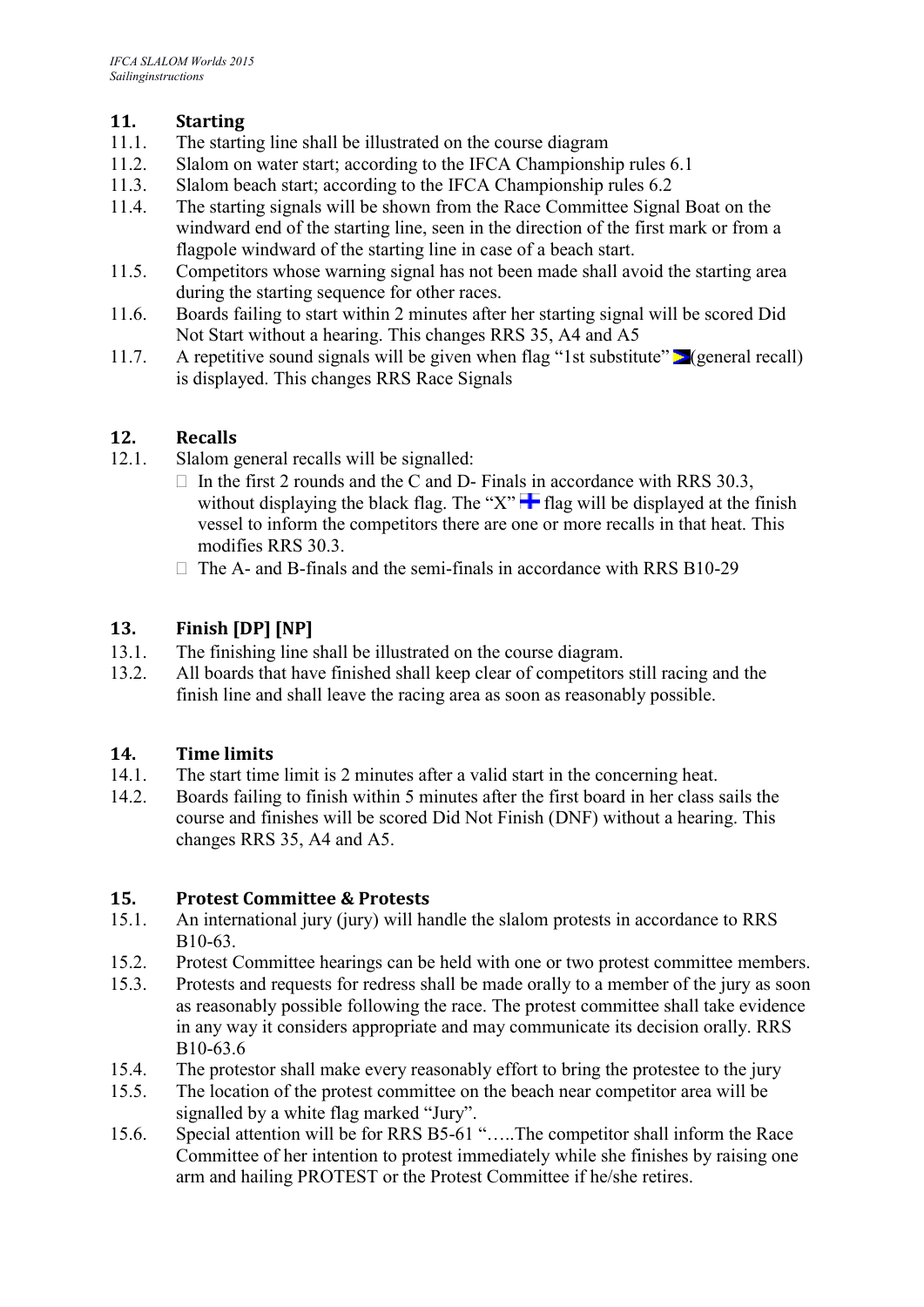- 15.7. Penalties for breaches of instructions marked with [DP] may be less than disqualification if the protest committee so decides. The scoring abbreviation for a discretionary penalty will be DPI.
- 15.8. Breaches of instructions marked with [NP] will not be grounds for a protest by a boat. This changes rule 60.1(a).
- 15.9. On the last day of the regatta a request for reopening a hearing shall be delivered
	- $\Box$  Within protest limit if the requesting party was informed of the decision on the previous day
	- $\Box$  No later than 30 minutes after the requesting party was informed of the decision on that day.

# **16. Scoring**

- 16.1. RRS Appendix A and RRS B10 applies.
- 16.2. IFCA Championship Rule 8.1.1 The Low Point system shall be used however the points for the first place shall be 0,7.

# **17. Safety Regulations [DP] [NP]**

- 17.1. The safety of the sailboard and its entire management including insurance shall be the sole responsibility of the competitor racing the sailboard who must ensure that the sailboard is adequate to face the conditions that may arise in the course of the race. Neither the establishment of these sailing instructions nor the inspection of the board under these conditions in any way limits or reduces the absolute responsibility of the competitor for his/her board and entire management thereof. The race organizers, the race committee and the protest committee will not be responsible for any loss, damage, death or personal injury however caused to the competitors as a result of their taking part in the race or races.
- 17.2. Flotation devices: If personal buoyancy is prescribed, every competitor shall wear a personal flotation device that shall conform to the minimum standard ISO 12402-5 (Level 50).
- 17.3. If either one of the signals "N"  $\rightarrow$  over H"  $\Box$ , "N over A  $\Box$ , "AP  $\rightarrow$  over H" or "AP over A" is made on one or more RC vessels, boards shall return to the competitors area on the beach as soon as possible.
- 17.4. Competitors shall go afloat and ashore in the competitors area only.

# **18. Replacement of equipment [DP] [NP]**

18.1. Substitution of damaged or lost equipment will not be allowed unless authorized by the Race Committee. Request for substitution shall be made in writing at the first reasonable opportunity. Forms for replacement are available at the Race Office.

## **19. Equipment and measurement checks [DP] [NP]**

- 19.1. A "Equipment Inspection Form" shall be filled out online through the IFCA eventsite before the first skippers meeting.
- 19.2. A board or equipment may be inspected at any time for compliance with the class Rules and Sailing Instructions. On the water, a board can be instructed by the Race Committee to proceed immediately to a designated area for inspection.
- 19.3. National letters: Penalties for breaches of RRS B 9 may be less than disqualification.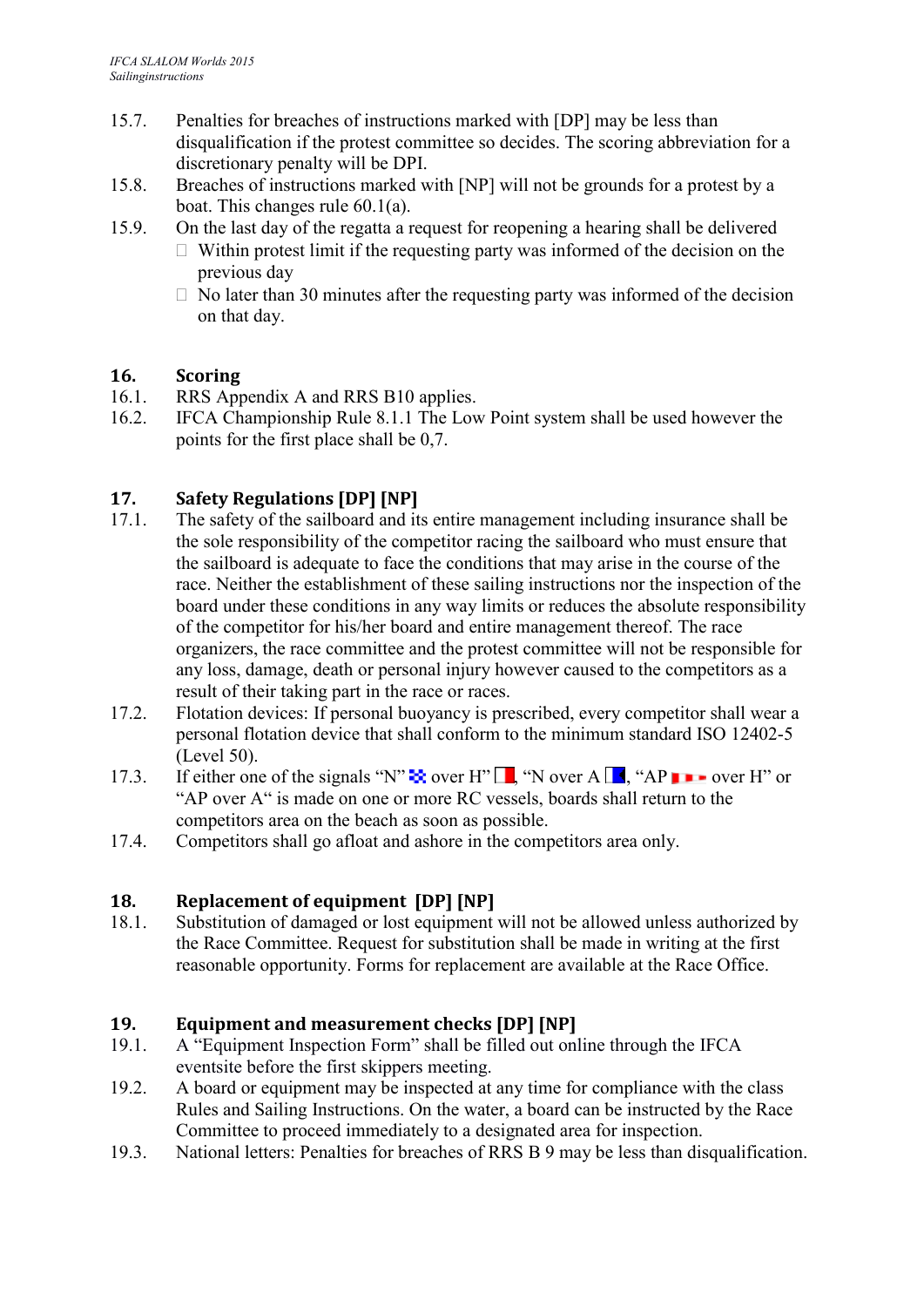# **20. Event Advertising [DP] [NP]**

- 20.1. Competitors are required to wear the advertising vest, provided by the organizer at the registration, while racing and training and on the race site. In case of loss or damage of the original Lycra vest a new Lycra vest can be collected at the race office. A refundable deposit of 25 euro shall be paid and returned if the spare Lycra vest is returned undamaged at the end of the event.
- 20.2. Competitors ranked first, second and third in the series at the beginning of that day, shall wear yellow, blue and red lycra and sailsticker respectively while racing.
- 20.3. The lycra vest shall be worn outside other clothing when going afloat for training or racing.

# **21. Shore Regulations [DP] [NP]**

- 21.1. The instructions of the RC or the Beach master shall be strictly obeyed.
- 21.2. Unless otherwise directed by the organising authority, boards and equipment shall be launched and retrieved from the designated area at the event sit
- 21.3. Camping is only allowed in designated camping areas.

## **22. Trash disposal [DP] [NP]**

22.1. Boards and support boats shall not put trash in the water. Trash may be placed aboard of support- and race committee boats

#### **23. Prizes & Titles**

- 23.1. Trophies shall be awarded to the first three competitors of each properly constituted division, with a minimum of 5 comptitors
- 23.2. The Men winner shall be declared: "2015 Slalom World Champion".<br>23.3. The Women winner shall be declared: "2015 IFCA Women Slalom C
- The Women winner shall be declared: "2015 IFCA Women Slalom Champion".
- 23.4. A Prize Fund of 15,000 euro (net of taxes) shall be distributed according to IFCA Championship Rules.

## **24. Disclaimer of Liability**

24.1. Competitors participate in the regatta entirely at their own risk. See RRS 4, Decision to Race. The organizing authority will not accept any liability for material damage or personal injury or death sustained in conjunction with or prior to, during, or after the regatta.

#### **25. Insurance**

25.1. Each participating boat shall be insured with valid third-party liability insurance with a minimum cover of 1.000.000 euro per incident or the equivalent.

## **26. Official Ceremonies**

26.1. The attendance of all competitors to the opening and closing ceremonies are mandatory, however, the organising authority may refuse entry to those whose standard of attire is not commensurate with the occasion.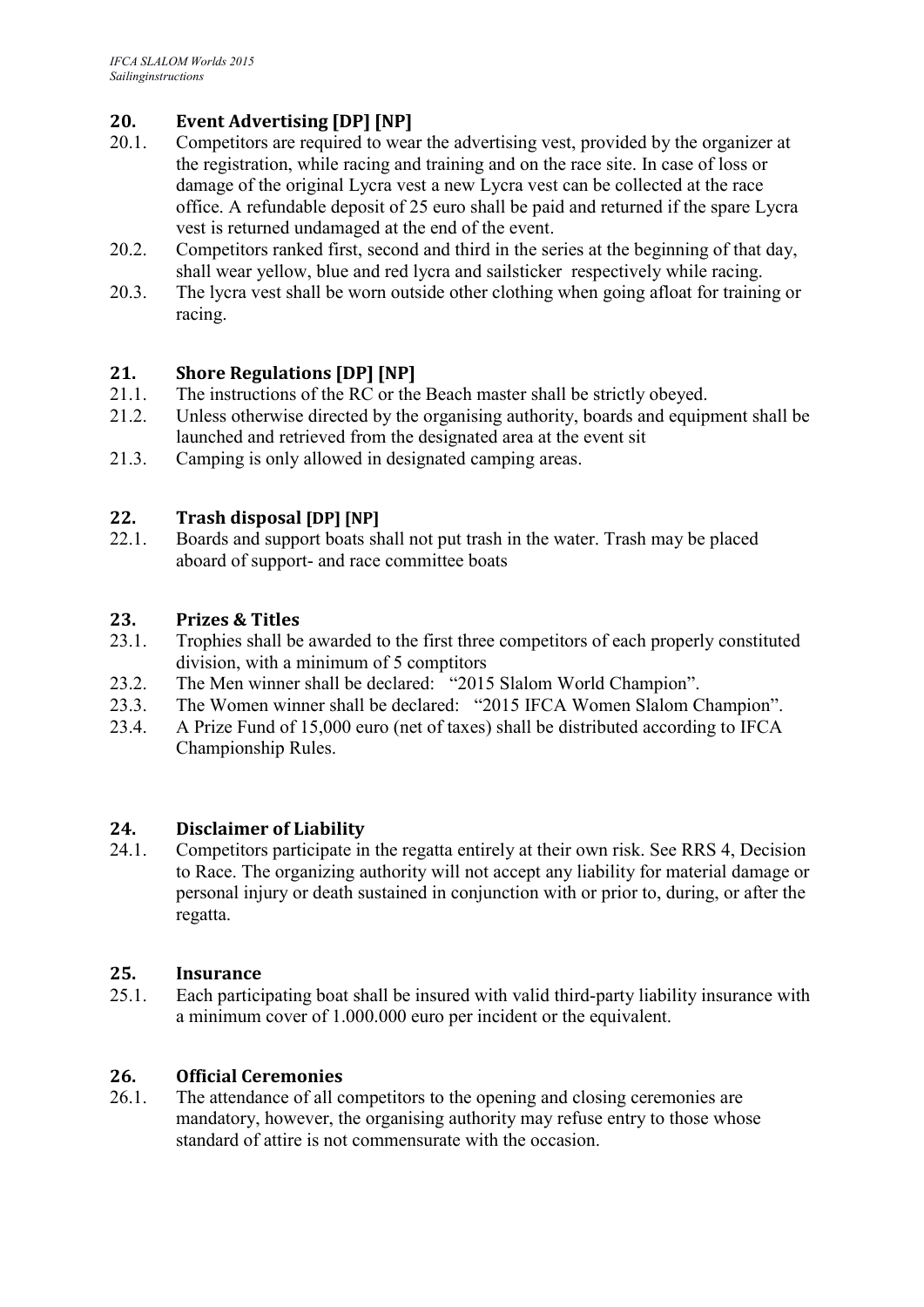*IFCA SLALOM Worlds 2015 Sailinginstructions*

#### **27. Officials**

Principal Race Officer IFCA Race Supervisor Eric Kling, NED Jury president Walter Mielke, GER Judges Cesar Sans, ESP

Race Organizer Choppy Water Matthias Regber, GER<br>Principal Race Officer Holger Lass, GER Bruno De Wannemaeker, BEL Eric Kling, NED Uli Gasch, GER International Measurer Bruno De Wannemaeker, BEL<br>IFCA Media Rep Ruben Petrisie, NED Ruben Petrisie, NED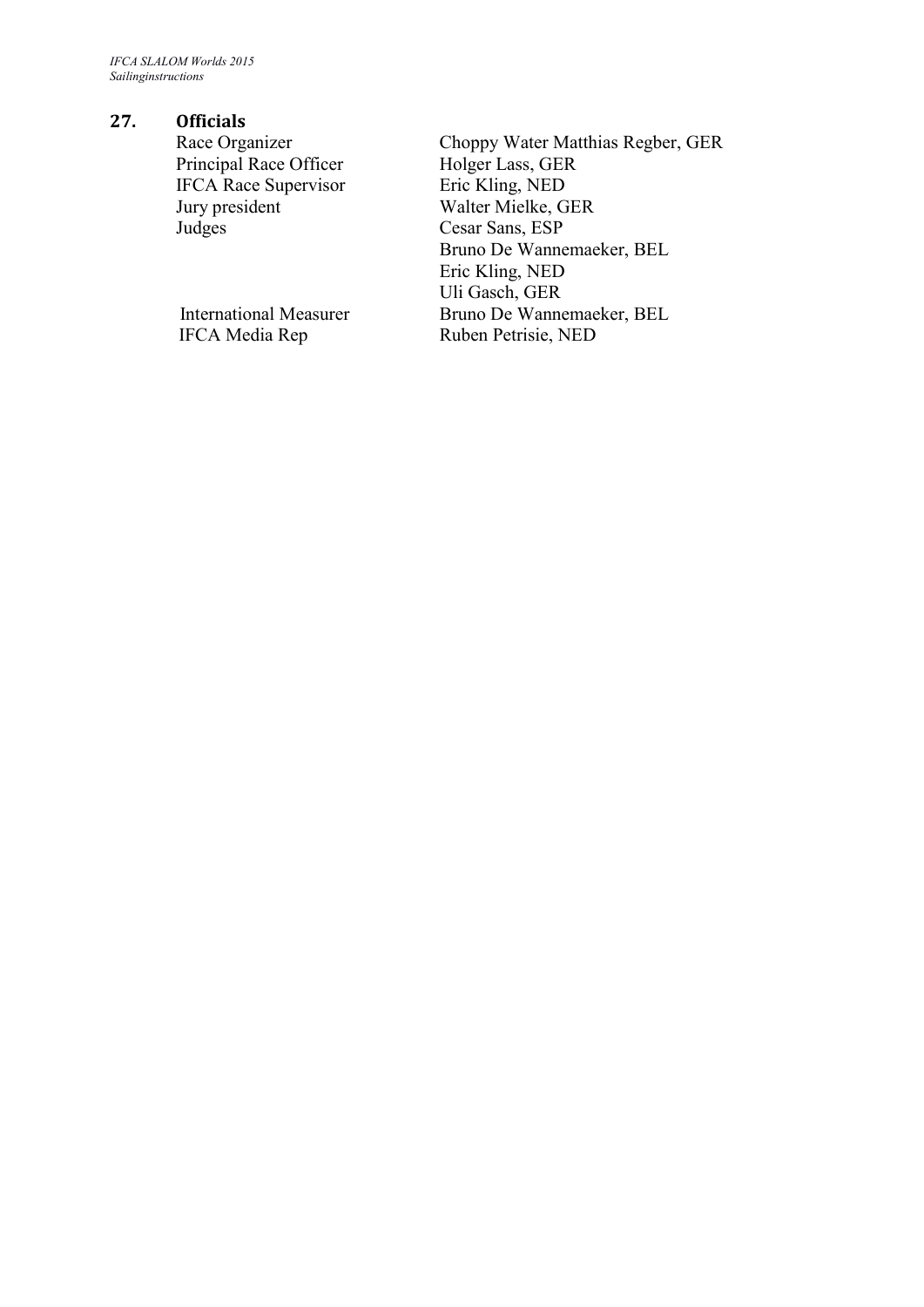# **APPENDIX -A-**RACING AREAS:



The areas are defined as follows: not closer than 75 metres to any board racing (except a board in distress requiring assistance) or to a mark, layline or rumbline, and inside the course trapezoid. Until the starting signal boards NOT RACING and coach boats shall be at least 300 metres below the starting line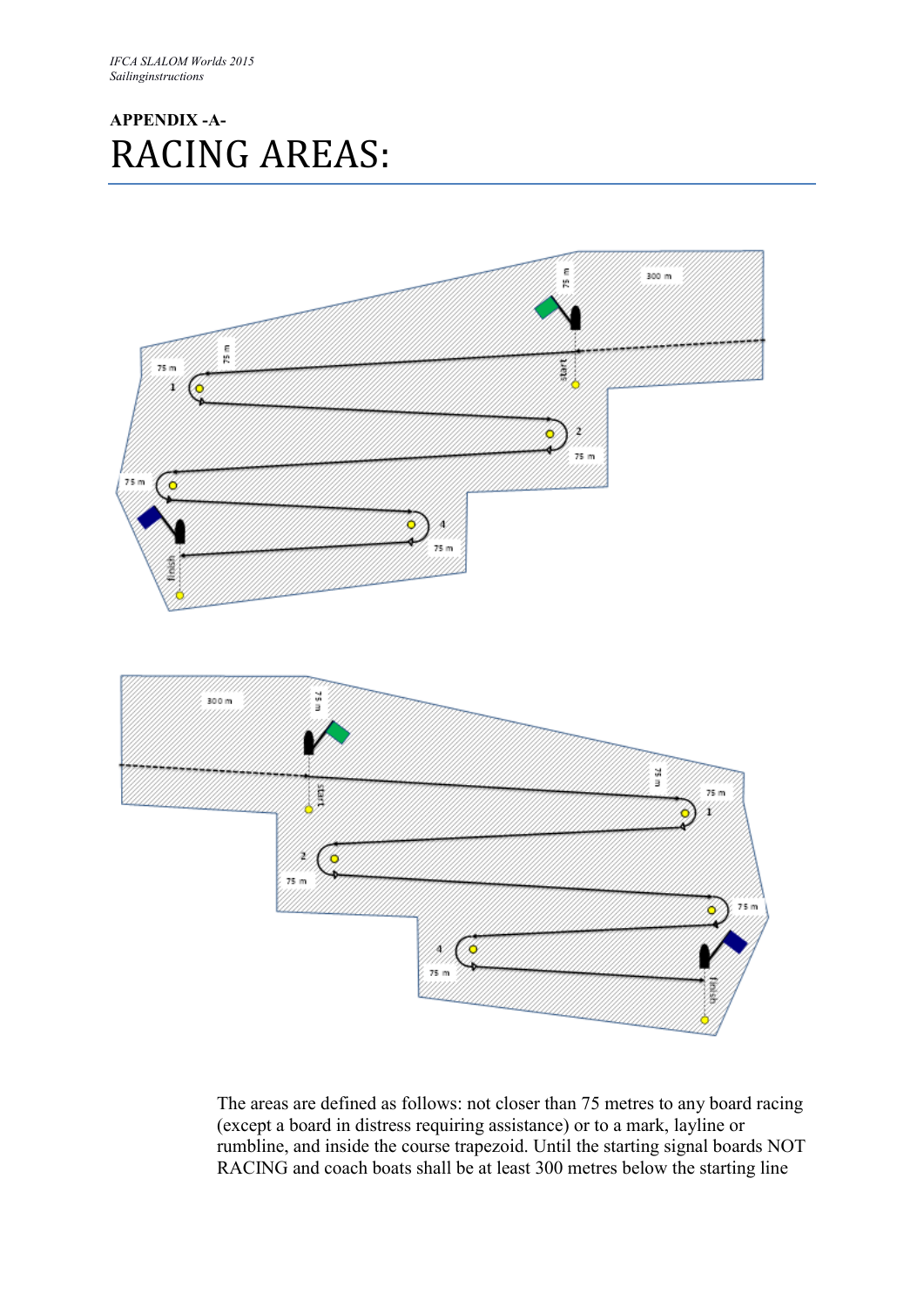*IFCA SLALOM Worlds 2015 Sailinginstructions*

or its extensions.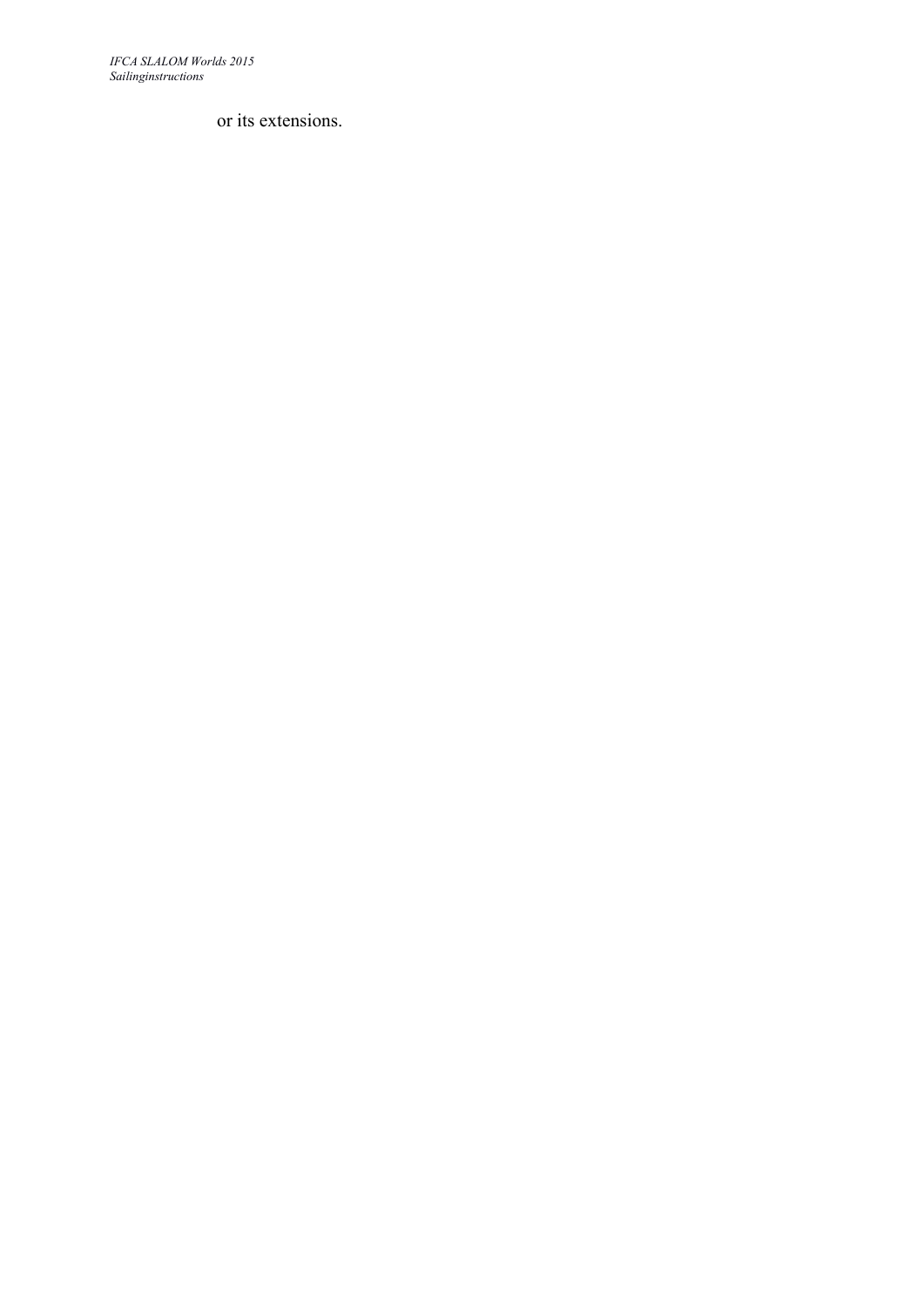#### **APPENDIX -B-**

# Changes of Racing Rules of Sailing

## **B10 CHANGES TO RULES FOR EVENTS THAT INCLUDE ELIMINATION SERIES**

For a race in an elimination series that will qualify a board to compete in a later stage of the event (like slalom, border cross, short track, freestyle, wave performance, etc…) the next new or changed definitions and rules apply.

#### **CHANGES TO THE DEFINITIONS**

The definitions: *About to Round or Pass*, *Capsize, Keep Clear, Proper Course* and *Room*, are deleted and replaced by:

*Rounding or Passing* A board is *rounding or passing* a *mark* or an *obstruction* from the time when her *proper course* is to begin to manoeuvre to round or pass it, until the *mark* or *obstruction* has been rounded or passed.

*Capsized* A board is *capsized* when the competitor is water starting or the competitor being separated from the board or the board slows down significantly due to her sail being in the water.

*Keep Clear* A board *keeps clear* of another board when the last one can sail her *proper course*  including the manoeuvre for *rounding or passing* a *mark* or *obstruction* with no need to take avoiding action.

*Proper Course* A course a board would sail to complete the course prescribed in the sailing instructions and *finish* as soon as possible in the absence of the other boards referred to in the *rules* using the term.

*Room* The space a board needs in the existing conditions to sail her *proper course* to a *mark*  or an *obstruction* and space to manoeuvre when *rounding or passing* this *mark* or *obstruction* including space to gybe, if it is a part of the manoeuvre.

#### **Add new definitions:**

*Inside/Outside* **board** *Inside* board is the closest board to a *mark* or an*obstruction* or which *proper course* to to the next *mark* or *obstruction* is the closest to it. The other board is the *outside* board.

*Serious damage* A damage which worses the performance of a board.

The next definition is deleted: *Mark-room*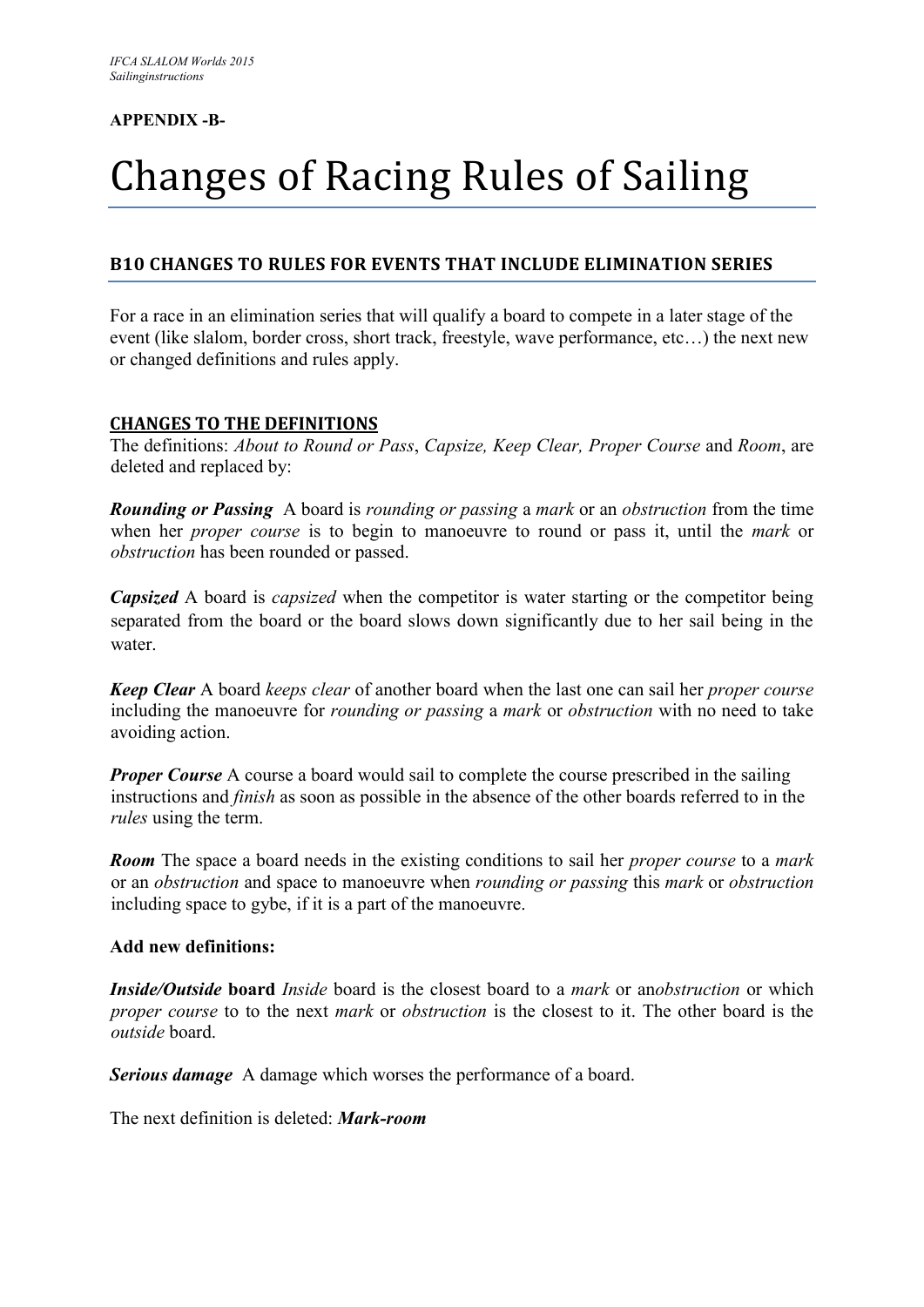## **CHANGE TO THE RULES OF PART 1**

Add new rule 7:

#### **7 LAST POINT OF CERTAINTY**

When there is a doubt as to relationship or change of relationship between boards, the last point of certainty will apply.

#### **CHANGES TO THE RULES OF PART 2**

#### **WHEN BOARDS MEET**

*The rules of Part 2 apply between boards that are sailing in or near the racing area and intend to race, or are racing, or have been racing. However a board not racing shall not be penalized for breaking one of this rules, except rule 14 when the incident resulted in injury, capsize or serious damage or rule 24.*

*When rules 23 or 24 apply, the other rules in Part 2 do not.*

#### **Next rules are deleted and replaced by:**

#### **11 ON THE SAME TACK, OVERLAPPED**

When a board *clear astern* becomes *overlapped* of board on the same leg of the course, until they remain *overlapped* the overtaking board shall *keep clear* and the overtaken board shall not change course if as a result the other board would need to take action to avoid contact. The *inside* board is entitled to *room*.

## **12 ON THE SAME TACK, NOT OVERLAPPED**

When boards are on the same tack and not *overlapped*, the board *clear astern* shall *keep clear*  of a board *clear ahead*' which is entitled to *room*.

## **14 AVOIDING CONTACT**

A board shall avoid contact with another board if reasonably possible but no board shall be penalized under this rule unless there is contact that causes injury, capsize or serious damage.

#### **16 CHANGING COURSE OR SPEED**

When a right-of-way board changes course or speed, she shall give the other board room to keep clear.

## **18. ROUNDING/PASSING MARK OR OBSTRUCTION**

**18.1** When an *inside* board or a board *clear ahead* begins *rounding/passing* a *mark* or *obstruction*, the *outside* board or the board *clear astern* at that moment shall thereafter give her *room*.

**18.2** When an *inside* board must gybe at the mark to sail her *proper course*, until she gybes she shall sail not farther from the *mark* than needed to sail that course.

## **21 EXONERATION**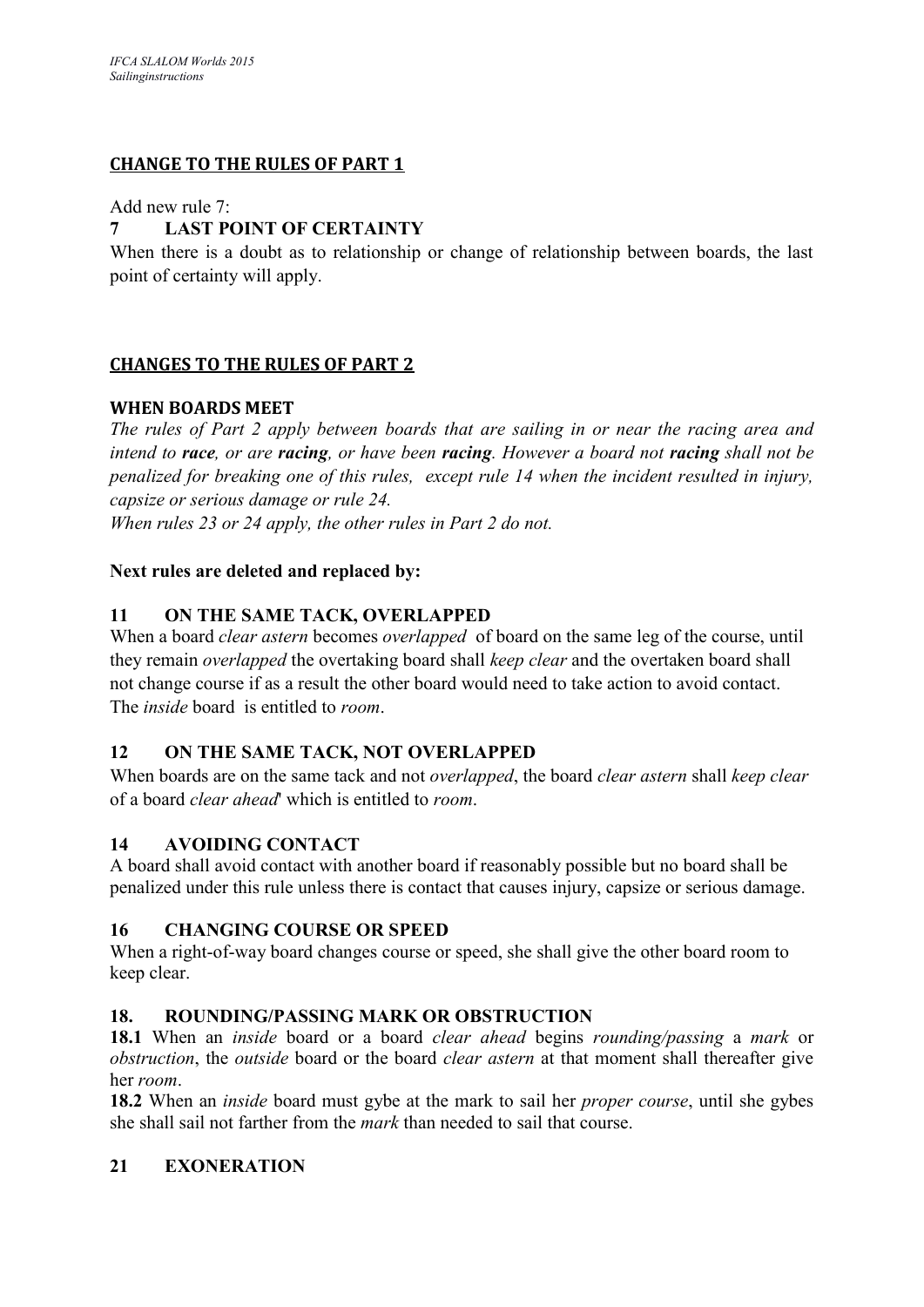When a board is sailing within the *room* to which she is entitled, she shall be exonerated if, in an incident with a board required to give her *room*, she breaks a rule of Part 2.

# **23. CAPSIZE OR AGROUND; RESCUING**

**23.1** If possible, a board shall avoid a board that is *capsized* or has not regain control after *capsizing*, is aground, or is trying to help a person or vessel in danger.

**23.2** A board that is *capsized* or aground shall not interfere with another board.

## **24 INTERFERING WITH ANOTHER BOARD**

**24.1** A board not *racing* shall not interfere with a board that is *racing* and shall not sail in the course area defined in the sailing instructions when races are taking place except when the race is her own. A board that breaks this rule shall be penalized without a hearing and her penalty shall apply to the race sailed nearest to the time of the incident.

**24.2** A board taking a penalty shall keep clear of one that is not.

**24.3** During the last 30 seconds before her starting signal a board that changes course, stops, slows down or is not making significant forward progress shall keep clear of all others, except when accidentally *capsized*.

**24.4** During the last 10 seconds before her starting signal a board shall not prevent another board to sail to and cross the starting line. Infringement of this rule may result in a penalty under rule 2.

**The next rules are deleted:** 13, 15, 16.2, 17, 19, 20, 22 the titles and the preambles of Sections A, and C of Part 2.

## **CHANGES TO THE RULES OF PART 3, 4 and 5**

Rule 26 is changed for slalom starts to:

#### 26.1 Starts on water

(a) Races shall be started by using the following signals. Times shall be taken from the visual signals; the absence of a sound signal shall be disregarded.

| Minutes before<br>start signal | <i>Visual signal</i>             | Sound signal | Means              |
|--------------------------------|----------------------------------|--------------|--------------------|
| Not less than 3                | Heat number                      | None         |                    |
| 3                              | Class flag                       | <b>One</b>   | Attention signal   |
| 2                              | Red flag; Class<br>flag removed  | One          | Warning signal     |
| 1                              | Yellow flag; Red<br>flag removed | One          | Preparatory signal |
| $\frac{1}{2}$                  | Yellow flag<br>removed           | <b>One</b>   | Half minute        |
|                                | Green flag                       | One          | Starting start     |